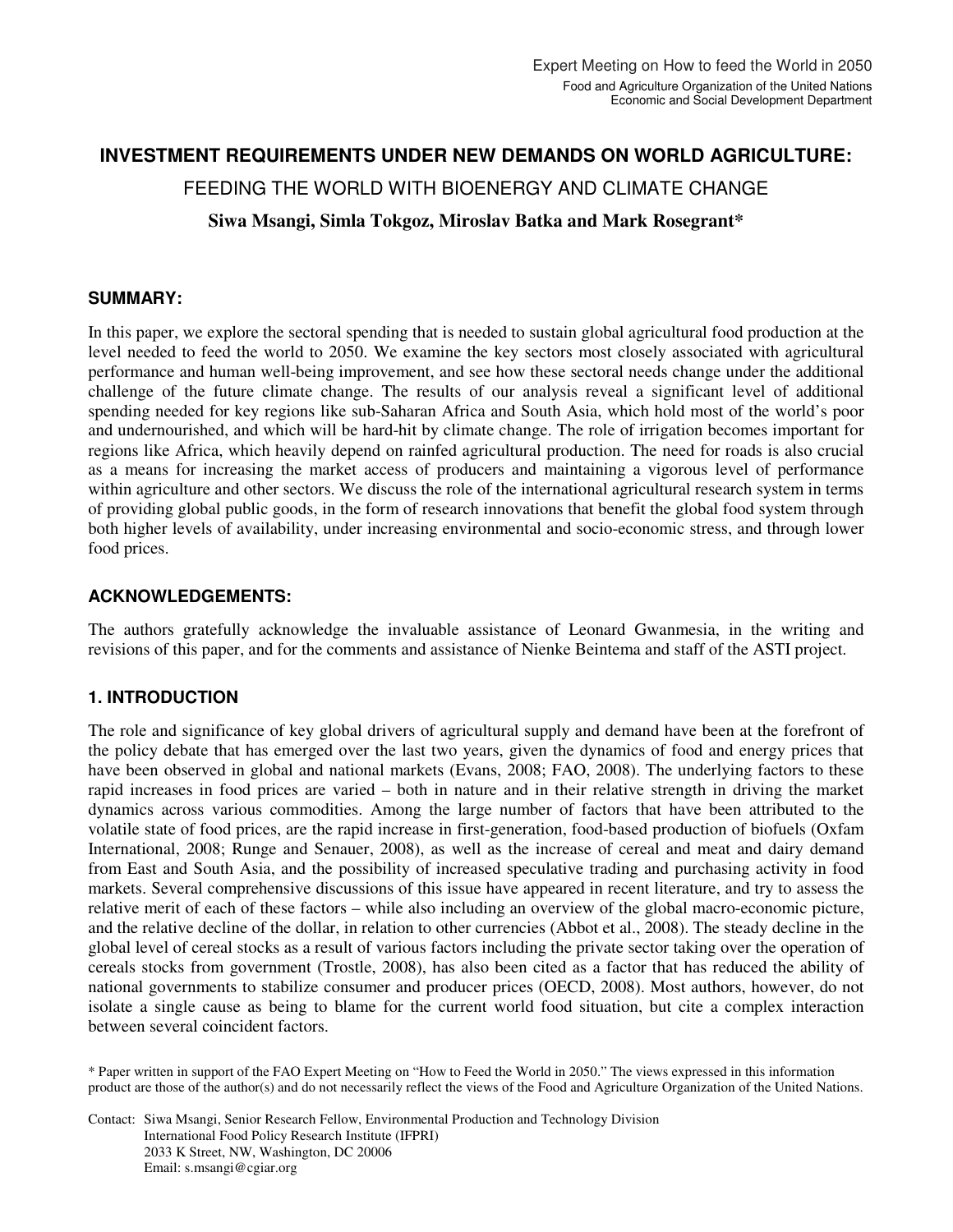The challenges and increased stresses that face global food production and distribution systems, in the present economic climate, are particularly acute and pressing for sub-Saharan Africa, where roughly thirty-three percent of the population of sub-Saharan Africa lives with insufficient food supplies (FAO, 2005) and an even greater proportion, forty-three percent, lives below the international dollar poverty line (Dixon et al., 2001). The constraints that lie in the way of Africa benefiting from higher producer prices of agricultural commodities on the world market are myriad, and include the fact that most of Sub-Saharan Africa's agricultural production relies on rainfed cultivation, and receives lower input levels of improved seed technology and fertilizer applications relative to other regions.

In this paper, we look at the resources and investment needs for agriculture for sustaining the required growth in food production through the medium- and long-term periods, and the additional challenges that climate change and other environmental stresses are likely to present. We discuss the necessity for widely-available agricultural research benefits and innovations, and look at the role of the international agricultural research system from the perspective of providing global public goods. Next, we examine the baseline case of growth to 2050, in order to understand the relative size and distribution of investment needed in both the key agricultural and nonagricultural sectors most closely associated with food security and human well-being, and then examine the additional needs that climate change will likely require. Based on this analysis, we conclude with some final recommendations for both policy action and interventions, as well as for further research and analysis.

## **2. INVESTMENTS TOWARDS AGRICULTURE**

### **2.1 Agricultural R&D relative to other drivers of change**

There are a number of underlining factors that drive the long-term trends in global food supply and demand that have also contributed towards a tightening of global markets in the past decade. These trends are driven by both environmental and socio-economic changes, as well as by agricultural and energy policy, including those which govern investments of public and private entities towards agricultural research and development. Figure 1 illustrates the interactions between the various key 'drivers' of change in global food systems, and their linkage to other components of the food economy and to important outcomes of human well-being – such as nutrition (Figure 1).

While this schematic is not completely exhaustive of all the major factors of importance, it incorporates the main elements of global environmental and economic change in food production and consumption systems, that we hope to address in this paper. While Figure 1 does show how the various drivers of change interact with each other, and where the critical feedback loops might be – it does not provide us with the type of distinguishing characteristics that can explain short-lived and long-lived effects on food systems. Figure 2, however, does more to make this distinction, and shows where some key drivers of change lie in relationship to each other, with respect to their dynamic characteristics – which is a combination of the speed with which they act, as well as the degree to which they explain short-term or long-term phenomena (Figure 2).

Aside from the drivers of socio-economic change, in the form of increasing growth in population numbers and total income, which constitute the major factors that govern the change in demand for food and energy products over time, there are a number of key supply-side drivers which must be taken into account. A number of key environmental factors might restrain the supply side of food systems from responding readily and consistently to changes in demand – as a result of either resource scarcity or degraded land and water quality. Reduced research investments in crop and energy technology could also lead to a longer-term slowdown in the expansion of supply – which eventually leads to higher prices, as demand continues to grow. This is the particular aspect of the global food problem that we address in this paper, to better understand how the current and past trends in agricultural research investments can result in a less resilient agricultural system and a more food-insecure future, given the challenges that the climate change and the bioenergy present to the global food economy.

A number of future assessments of global food production and consumption show projections of future agricultural land requirement that assume that 70 percent of food needs will be met through yield enhancements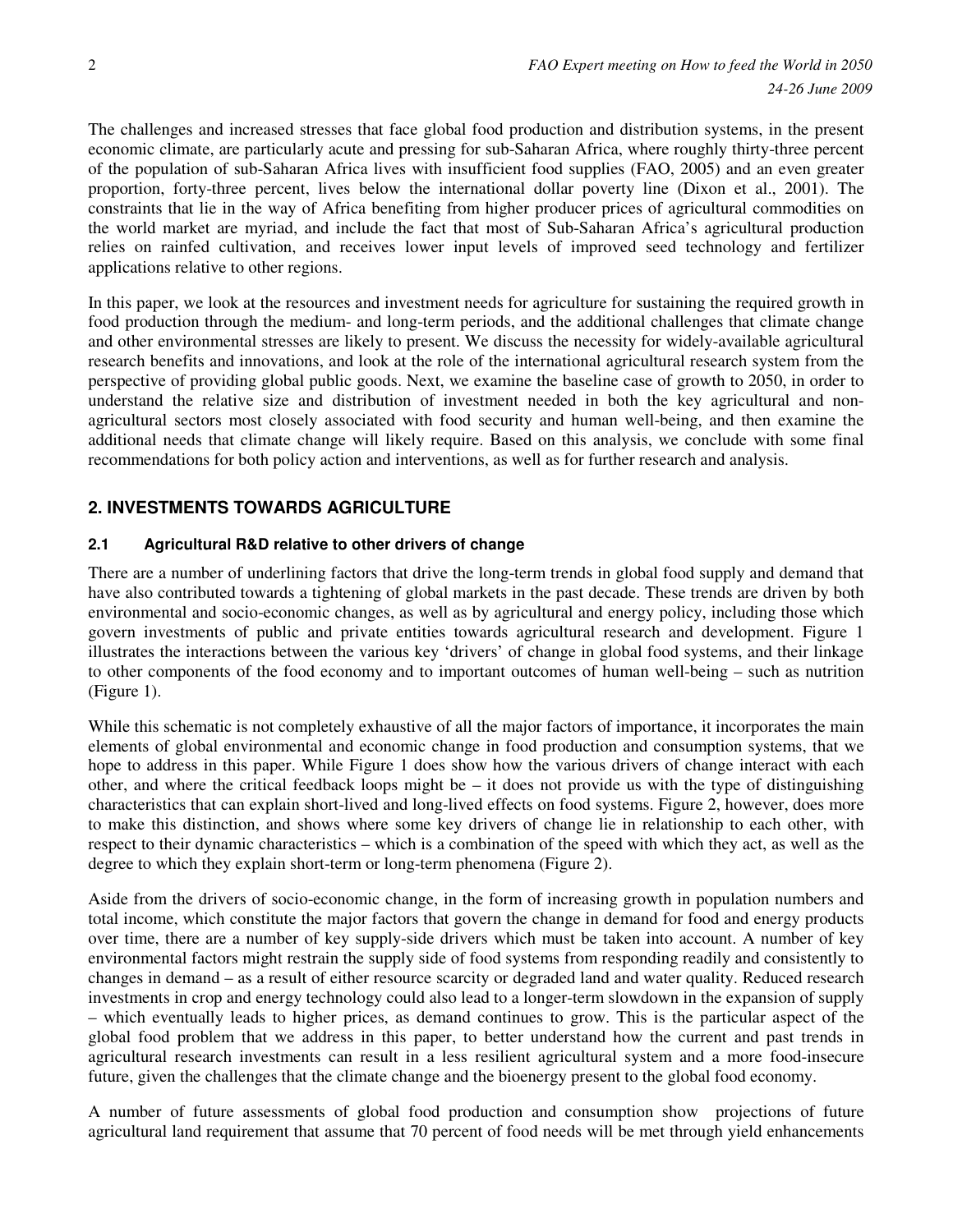*Investment Requirements under New Demands on World Agriculture*  $\frac{3}{2}$ *Msangi* et al.

(FAO, 2006). Yet, agricultural research has stagnated or declined over the years for many regions particularly after the 1990's (Table 1). For developing countries, public agricultural research investments increased by 37.4 percent between 1991 and 1981, where this growth rate declined to 21.8 percent between 2000 and 1991. For developed countries, this decline is even sharper; the growth rate declined from 28.7 percent to 5.9 percent for the same time frame. For sub-Saharan Africa, which is particularly vulnerable to food security problems, public research investments actually declined. Given the vast number of studies that show the existence of significant R&D spillovers, a decline or stagnation of research in any of these regions may have adverse impacts agricultural productivity in other regions as well. Table 1 also presents the agricultural research expenditures as a percentage of agricultural GDP. It can be seen that this share has declined for sub-Saharan Africa over the years, whereas it increased only slightly in the other regions (Table 1).

 As the United States of America and other developed regions have shifted their research focus to reflect consumer preferences for processed, organic, and humane products, the diffusion of more relevant yield enhancing technology in developing countries has slowed (Pardey *et al.,* 2006). Only one-third of the global public agricultural research in the 1990s was in developing countries, with over 50 percent being concentrated in Brazil, China, India, and South Africa (Pardey *et al.,* 2006). Therefore, better technology diffusion and more public funds dedicated to developing country research programs are critical to meet the growing food needs.

### **2.2 Agricultural productivity and the 'public goods' problem**

Global agricultural production has a multifaceted and widely-varied landscape that encompasses a wide range of farming systems and agro-ecologies. The distribution of crop species has been governed by a gradual diffusion of technology and knowledge that has evolved over decades and centuries of innovation, knowledge-sharing, dissemination, commercial interaction, and natural dispersion by environmentally-driven forces of change. As a result of this, there are a number of characteristics of the wider agricultural technology portfolio that are public as well as private in nature. On-farm technologies and capital can be considered as fully privatized and within the control of the individual (or household) that has acquired it through purchase or gradual acquisition and accumulation over time. Aside from individual know-how, intelligence, ingenuity and gifted-ability, a great deal of agricultural knowledge can also be accumulated or purchased from the market, in the form of hired expertise or education. Agricultural extension constitutes a publicly-provided good which has limits to scope and coverage, at the country-level, and might not be sufficient in quantity and quality to benefit all those who need it. The global pool of agricultural technology and knowledge that consists of various plant genetic resources, improved seed varieties that have varied abilities within different agro-ecologies and environmental regimes, can be thought of as the knowledge that is embodied in the international agricultural research centers (IARCs) and global bodies such as the Food and Agricultural Organization (FAO) of the United Nations and other regionallyand internationally-sponsored (and funded) bodies.

While many would agree on the utility and benefits provided by the system of international research bodies and affiliated organizations, in terms of strengthening the performance and resilience of agriculture both at a regional and global scale, the question of how to finance such a system of centers remains open to debate – as it is not in the interests of any one organization or government to donate resources towards an entity whose benefits will diffuse well beyond the scope of its constituents or borders. Aside from the questions of accountability and governance, the long-term goals and objectives of such agricultural research organizations extend beyond the usual time horizon that national politicians would care to consider, when they contemplate the opinions of the constituents who elect them, and the short-term actions that are needed to influence them. Therefore, there remains a mismatch in objectives and incentives when we consider the motives that underlie the decision to make investments or contributions towards agricultural research and crop productivity improvement.

#### *The voluntary contributions problem*

We use a simple example to illustrate the problem of individual agencies (or countries) making voluntary contributions towards agricultural research, when the benefits of those contributions cannot be fully appropriated or captured by them, and extend beyond the scope of their constituents' interests. This 'voluntary contributions'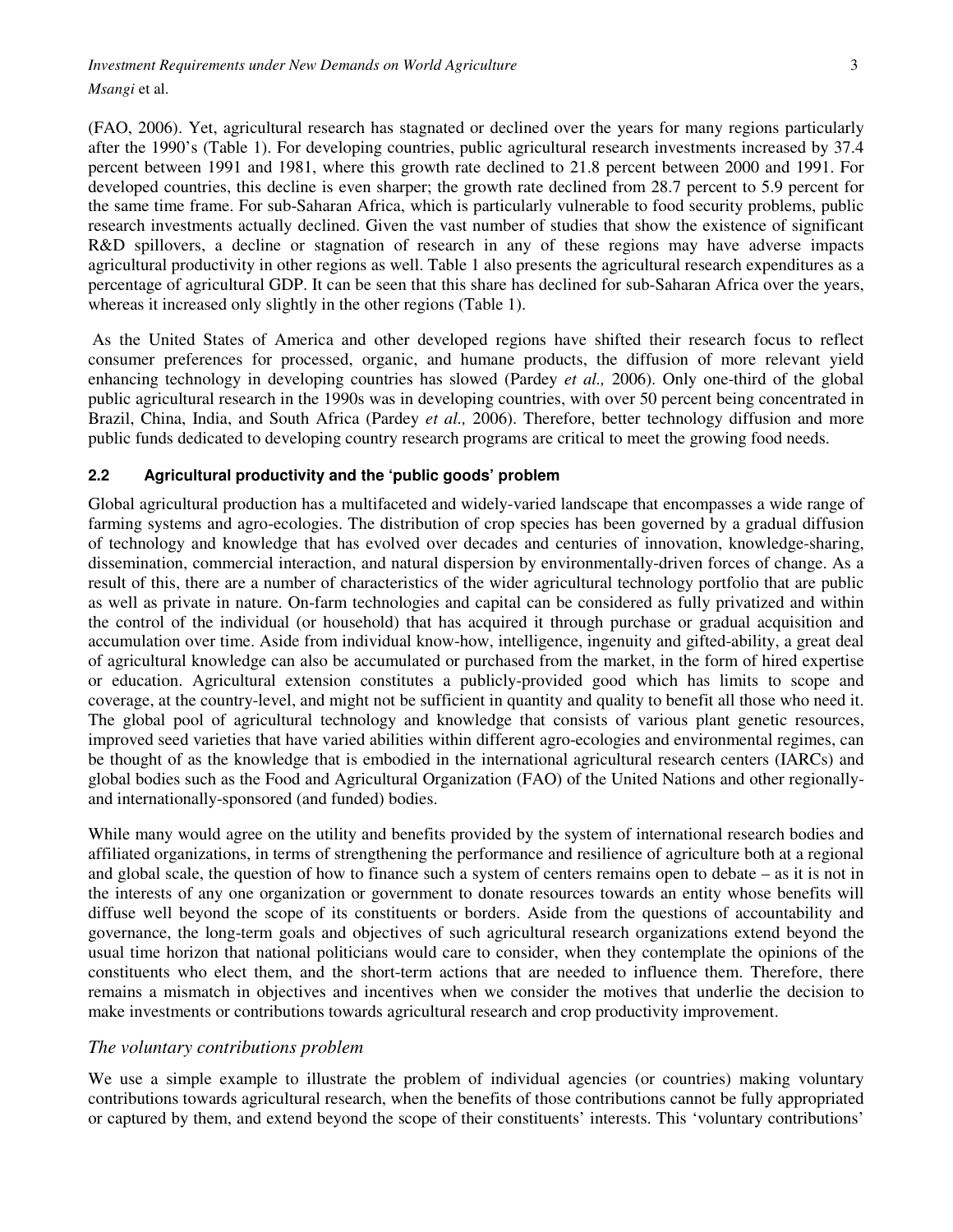problem<sup>1</sup> contains the key elements of a non-cooperative strategic equilibrium, and is a well-understood case from the public economics literature, which demonstrates the properties of a sub-optimal, Nash equilibrium outcome. In other words, we obtain a final outcome that results in lower overall welfare than that which would happen if a more altruistic and all-encompassing outlook were used to decide on the optimal level of investment to place in public research to enhance global agricultural productivity.

To illustrate this problem, we take a simple case in which we hypothesize a national entity (or a representative agent who acts on behalf of the national good) and who derives 'utility' (benefit) from the consumption of both food and non-food goods  $(c_f, c_{nf})$  within the country. The consumption of these goods, however, must be balanced with the contribution  $(x)$  that must be made towards a global public good (agricultural productivity research) that enables the production of the food good to be sustained and made available (through trade or food aid, *f.ex.*) at the global level. As the national entity must make this contribution (along with *N-1* other nations), and do so at the expense of the national budget, then there is a trade-off that arises in the mind of the national decision-maker between the national utility of consuming both the food and non-food goods, and the contribution that must be made (at the expense of non-food consumption) towards the global public good, which is generated through voluntary contributions.

Following the logic of Laffont (1988), we represent the national entity's utility as being separable between the consumption of the non-food good which is financed from the national 'treasure' and of the food good (which is enabled by the global public good), such that

$$
u^{i} (c_{nf}^{i} - x^{i}, c_{f}^{i})
$$
  
where  

$$
c_{nf}^{i} + x^{i} \leq Y^{i} \quad and \quad c_{f}^{i} = g_{f} \left( x^{i} + \sum_{i} x^{i} \right)
$$

Where the creation of the global public good depends on the contribution of each national agency *i* and all other nations  $(-i)$ , and where the national income is  $Y^i$ . In the case where this utility is being maximized at the country-level, we can assume that choices will be made such that the national budget is spent (and the constraint is binding), so that we can represent non-food consumption as  $(Y^{i} - x^{i})$ , and we can substitute the equation that relates food consumption to the public good, such that expression for national utility becomes

$$
u^{i}\left(Y^{i}-x^{i},c_{nf}^{i}\right)=u^{i}\left(Y^{i}-x^{i},g_{f}\left(x^{i}+\sum_{i}x^{i}\right)\right)=u_{1}^{i}\left(Y^{i}-x^{i}\right)+u_{2}^{i}\left(g_{f}\left(x^{i}+\sum_{i}x^{i}\right)\right)
$$

assuming that a separability exists between the food and the non-food consumption, in the national utility function. Using simple logarithmic functions, we can translate our conceptual framework into the following maximization problem

$$
\max_{x^i} \quad \alpha \log \left(Y^i - x^i\right) + \beta \log \left(s_f\left(x^i + \sum_{i} x^{i} \right)\right)
$$

 $\overline{a}$ 

<sup>&</sup>lt;sup>1</sup> For further details on these kind of public economics problems, see Laffont (1988).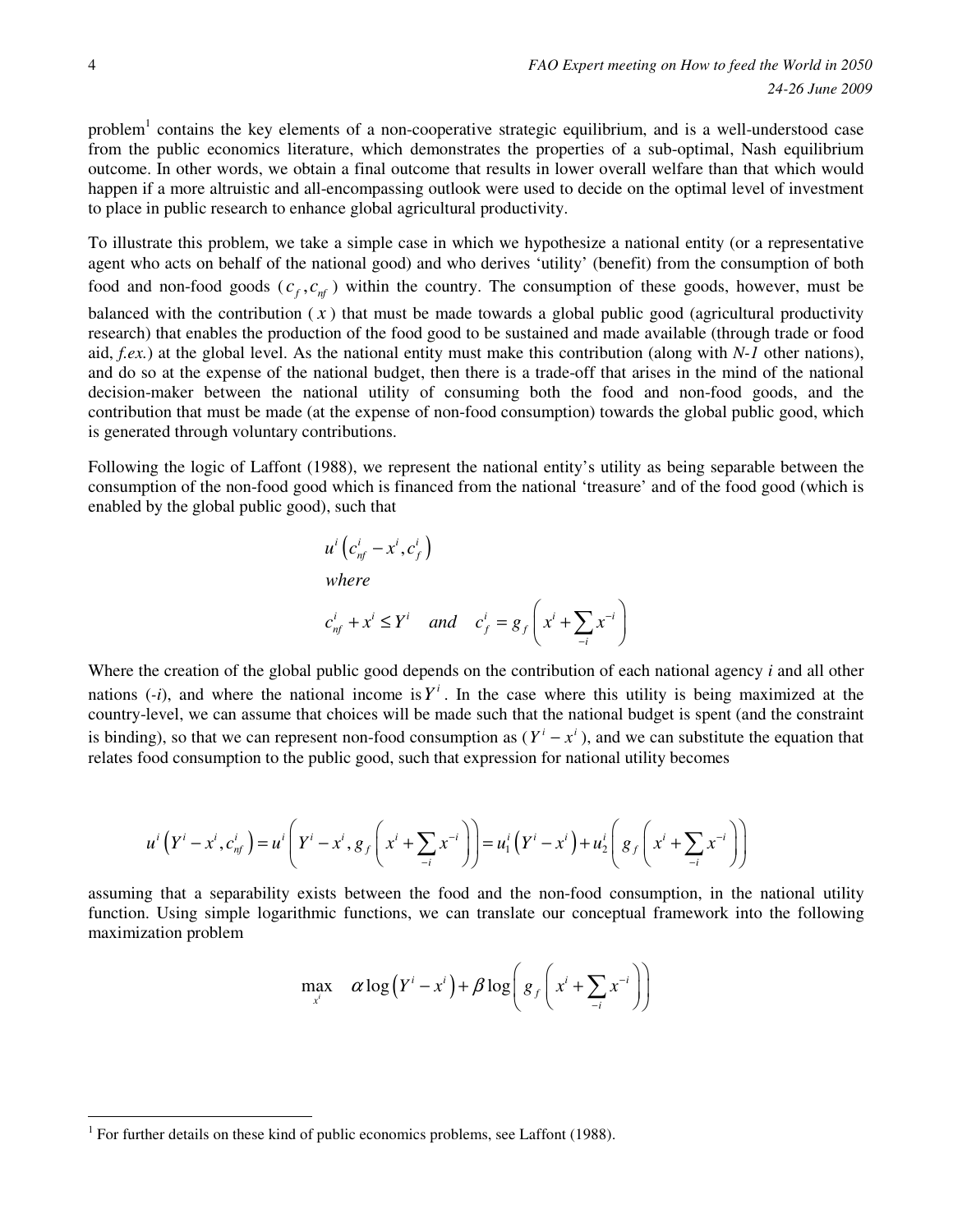*Investment Requirements under New Demands on World Agriculture* 5 *Msangi* et al.

where the individual level of contribution towards the global public good  $(x^i)$ , is the only decision variable for the national agency. We obtain the following necessary condition, for the maximization of the national agent's utility $^2$ 

$$
\frac{-\alpha}{Y^i - x^i} + \frac{\beta}{g_f\left(x^i + \sum_{i} x^{-i}\right)} g_f'\left(x^i + \sum_{i} x^{-i}\right) = 0 \quad \to \quad \frac{\alpha}{Y^i - x^i} = \beta \cdot \frac{g_f'\left(x^i + \sum_{i} x^{-i}\right)}{g_f\left(x^i + \sum_{i} x^{-i}\right)}
$$

If we impose the symmetry condition, of a Nash equilibrium, in which each agent conjectures that the actions of all the other *N-1* players will be identical to their own, then we can re-write the maximization condition after substituting  $\tilde{x}^i = \tilde{x}^{-i} = \overline{x}$ , to obtain

$$
\frac{\alpha}{Y-\overline{x}} = \beta \cdot \frac{g'_f(N \cdot \overline{x})}{g_f(N \cdot \overline{x})}
$$

if we take the function  $g_f$  () to be a simple linear function ( $g_f(x) = k \cdot x$ ), then we would obtain the following relationship

$$
\frac{\alpha}{Y-\overline{x}} = \beta \cdot \frac{g'_f(N \cdot \overline{x})}{g_f(N \cdot \overline{x})} = \beta \cdot \frac{k}{k \cdot N \cdot \overline{x}} = \frac{\beta}{N \cdot \overline{x}} \quad \rightarrow \quad Y - \overline{x} = \frac{\alpha N}{\beta} \cdot \overline{x}
$$

which results in a Nash equilibrium, in which the optimal decision of each national agent is given by

$$
\overline{x} = \frac{Y}{1 + \frac{\alpha N}{\beta}}
$$

From this result, we can see that as the number of agents increases – the level of voluntary contributions from each individual decreases, monotonically (i.e.  $\bar{x} \to 0$  *as*  $N \to \infty$ ).

This result can be contrasted with that of the 'global social planner' who considers the welfare of all *N* nations, and solves the problem, below

$$
\max_{x} N \cdot \left[ \alpha \log(Y-x) + \beta \log \left( g_f \left( \sum_{i=1}^{N} x^{i} \right) \right) \right]
$$

$$
\hat{x} = \frac{Y}{1 + \frac{\alpha}{\beta}} > \overline{x} = \frac{Y}{1 + \frac{\alpha N}{\beta}}
$$
, and a higher level of contributions to the global public

which results in the solution

good, than under the Nash equilibrium outcome.

In reality, the problem of providing for a global good through a contributory scheme can also have elements of foresight (versus myopia) involved, whereby the long-term benefits might be overlooked by an agency that is much more short-sighted in terms of their policy horizon – which are usually bounded by the span of periodic election cycles for national politicians. We will not address the issue of myopia analytically, here, but appeal to

 2 which is obtained by taking the derivative with respect to *x*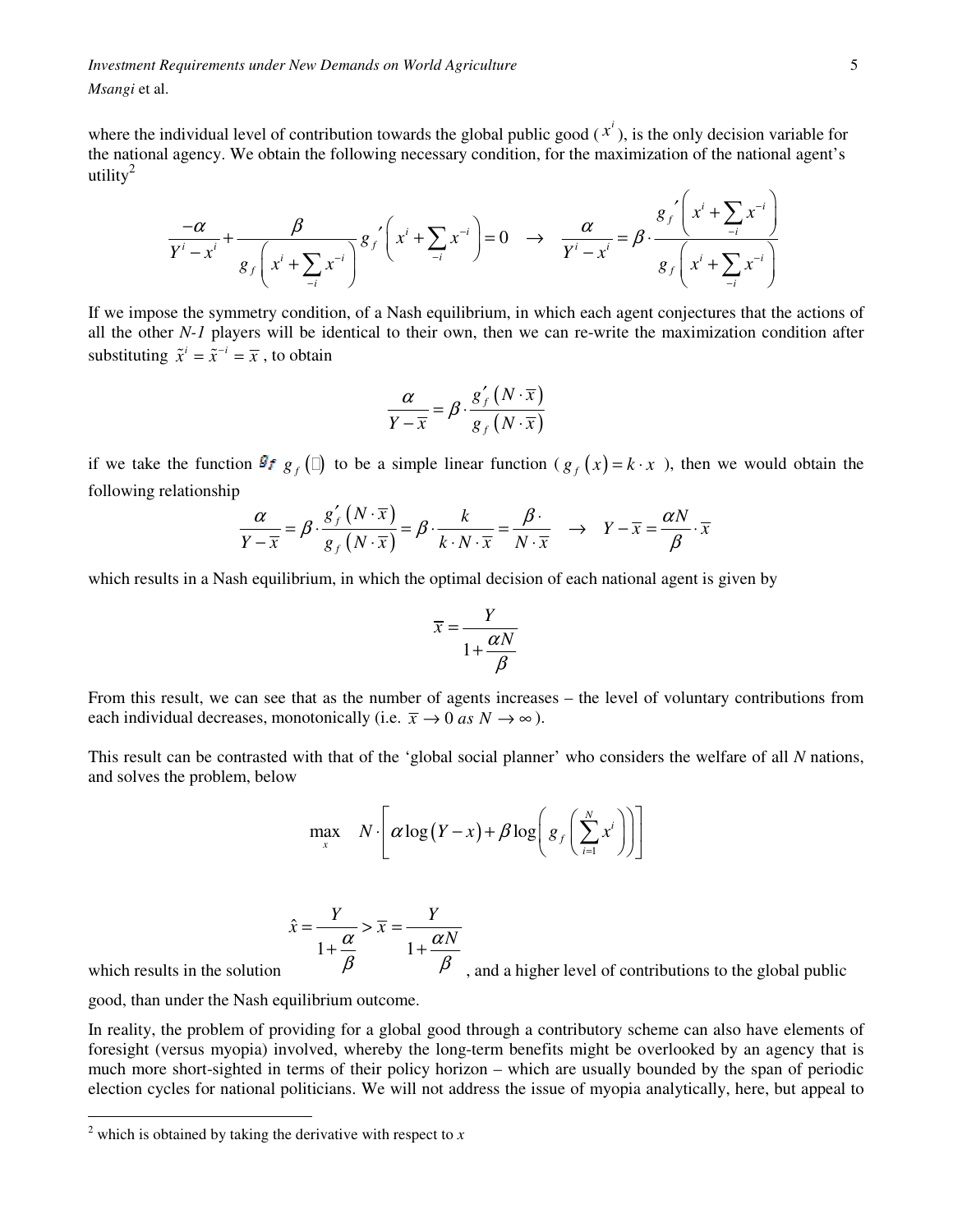the reader's intuitive expectation that a far-seeing global agency would do better at providing for a public good than a short-sighted national agency would.

## **3. GLOBAL OUTLOOKS FOR AGRICULTURE AND INVESTMENT**

In this section, we present some empirical examples to illustrate the importance of investments in agriculture, and the implications that sub-optimal policies can have for future food production and human well-being, if attention is not paid by policy makers. Before delving into the particulars of the investment scenarios that are illustrated, we take some time to explain the methodological approach used in calculating the future investment needs in agriculture.

### **3.1 Methodology used for quantifying necessary agricultural spending**

The types of investment and sectoral spending that are tracked within the IFPRI modeling framework are spread over 3 key areas:

- (1) Direct investment in agricultural research and development spending
- (2) Investment in key sectors that are strongly linked to agricultural productivity growth roads and irrigation
- (3) Expansion of non-agricultural services and sectors that have been shown to have highly positive impacts on human well-being improvement – especially the reduction of malnutrition and hunger. Chief among these areas of spending are those of education (especially female secondary schooling), the provision of clean drinking water (and accompanying improvements in sanitation) and expansion of healthcare services that result in significant improvements in human life expectancy.

These areas of spending represent the sectors that have, empirically, the most significant impact upon the human well-being measure of malnutrition in the highly vulnerable demographic of pre-school children which are tracked in the simulations of the IFPRI agricultural policy model (IMPACT) (Rosegrant *et al.*, 2001). The linkages created between these sectors and the model outputs are shown in the schematic, in Figure 3, and illustrate the areas in which various drivers of socio-economic growth, policy and environment can interact with elements of the food system to lead to different outcomes of nutrition and human well-being (Figure 3).

In trying to account for how the influence of agricultural spending leads to improvements in agricultural performance and, subsequently, to nutrition and well-being, we face a number of key challenges. The first of these challenges is to account for the lagged effects that expenditures on agricultural research have on productivity and performance of agricultural production systems. This is a topic that has been researched within a variety of settings – particularly that of the United States of America, where the data on agricultural research spending and regional-level agricultural production and yields are available over a long period (enabling detailed econometrics to be carried out). Such work has been carried out by key authors such as Alston *et al.* (1998, 2002) and Marra *et al.* (2002). The volume of work that has been carried out to document the impact of agricultural research spending in the developing work is far smaller, due to the data problems that are often encountered when attempting to obtain a long enough time series over which to carry out empirical estimation and measurement. A few key examples that we have drawn upon are those of Alene and Coulibaly (2009), who looked in detail at the Africa region. Another key data gap that we face in carrying out our own quantification is the level of agricultural research spending that has taken place in the Central Asian countries. The comprehensive database of Agricultural Science and Technology Indicators (ASTI) that is maintained by IFPRI, provides us with invaluable information, that has enabled us to plug many of the data gaps that would otherwise be insurmountable (ASTI 2009).

In terms of a final methodological note, we should point out that our approach to quantifying the investment needs in agriculture and other related sectors does not attempt to optimize across the various options, in order to come up with a least-cost solution to increasing agricultural sector performance. In many ways, this would be an appealing approach to take, and would be in the spirit of a normative analysis that attempts to guide investment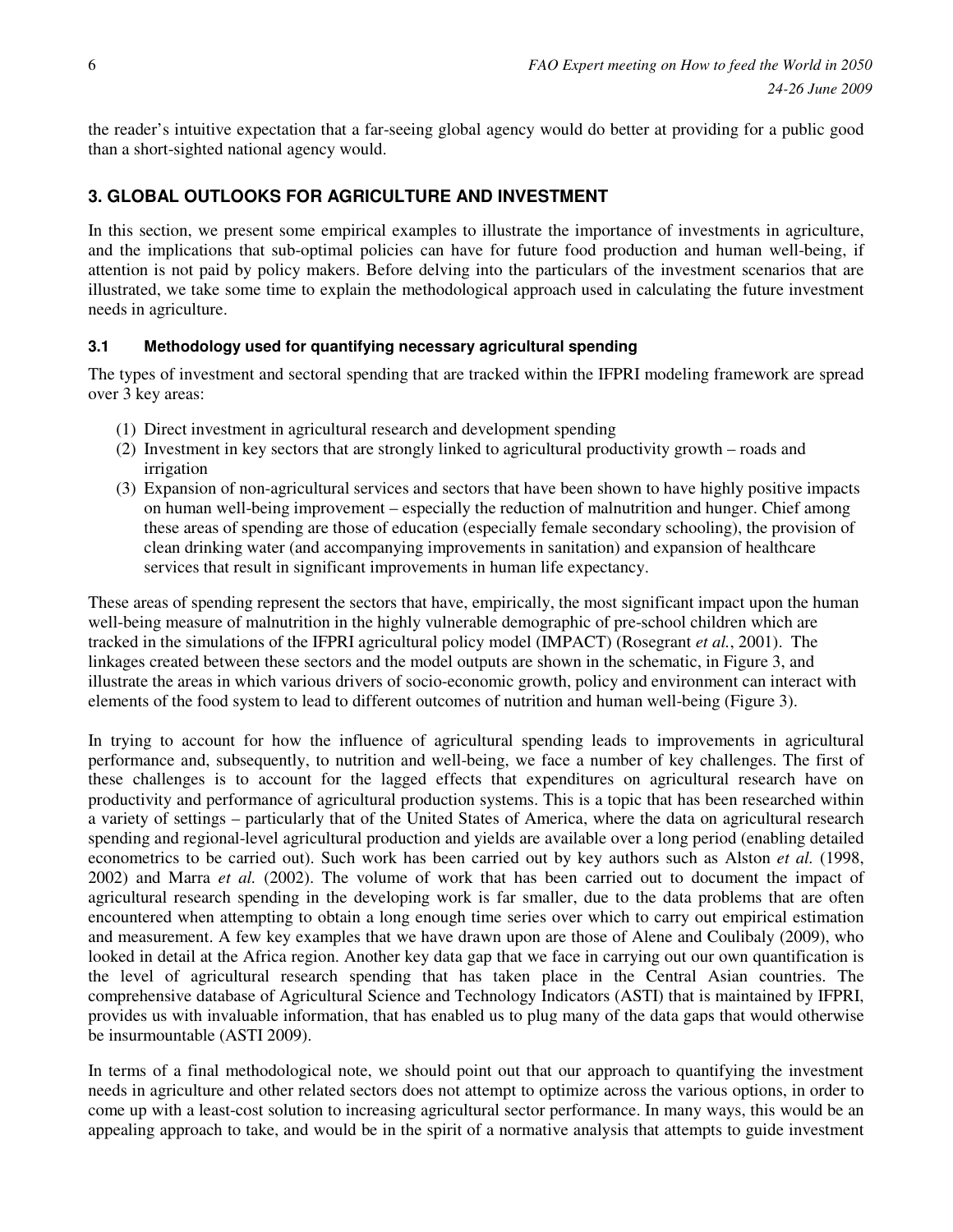decisions in the best possible manner, so as to maximize social welfare and gains. However, the definition of the objective function would be complicated – as it would most likely need to satisfy a number of goals and criteria, and not just a single objective. The weighting among these various goals that would result in the single scalar valued objective function value would also have to be subject to scrutiny and sensitivity analysis. While this remains an appealing direction of analysis, we defer it for now to further research, and adopt an approach which 'searches' in a less efficient manner over the space of interventions, for that which results in a "no-impact" solution with regard to a pre-defined outcome. In other words, we show how changes in the levels of spending in these sectors can offset the human costs of decreased agricultural performance and productivity, as measured through increases in the levels of child malnutrition, so that we can quantify the size of the interventions that might be necessary to offset shocks to food economies, such as those brought on by environmental shocks or policy-changes.

# **3.2 Baseline projections of spending needed for agriculture**

In this section, we present some projections of spending on agriculture that are anticipated under a baseline set of assumptions, regarding the growth of crop yields and productivity in agriculture. We will contrast the baseline case with one in which there is an effort to offset the effects of climate change – as envisioned under one of the more severe climate scenarios – in order to illustrate the levels of spending and improvement that are needed to address the challenges that global environmental change will pose to the global food system.

By looking at the baseline case to 2050, projected with IFPRI's IMPACT model, we see that the implied spending across both the agricultural and non-agricultural sectors implies sizable outlays of resources, in order to meet the future needs for food, feed and fuel (Table 2).

From this table, we see that a sizable outlay of expenditure is still needed in South Asia to maintain its irrigation system, in order to continue the successes and the momentum of the green revolution. This is reflected in the strong increases in irrigated area that are projected to continue in South Asia, compared to what is seen in other regions (Figure 4).

Even though there are increases in irrigated area in sub-Saharan Africa, they are modest in size, compared to other regions – which reflects that historical difficulty in realizing successful irrigation investments there, and the notoriously high costs of those which are implemented (IWMI, 2005). For the rest of Asia and the Pacific, clean water investments remain the largest category for which future spending needs lie. There is also a higher share of regional spending that is allocated to rural road access, compared to South Asia. The region that has the highest share of its expenditure allocated to rural road access is sub-Saharan Africa followed closely by Latin America and the Caribbean (Table 3).

The largest amount of spending that is envisioned for agricultural research is in Latin America and the Caribbean as seen in Table 2,which is necessary to change the pattern of historical production growth which has mostly come from land expansion, into a future pattern of growth that relies more on yield increases. The future changes in regional environmental conditions across Latin America, in future, will also require it to adapt its agricultural sector, accordingly.

For the sub-Saharan Africa region, a more even spread of the investment outlays is envisioned across all components of the agricultural sector. The largest category of spending for sub-Saharan Africa, across all sectors, is that of improving access to clean water. Given that access to clean drinking water is such an important part of household health and welfare, and the fact that it has been slow to spread to those parts of rural sub-Saharan Africa that need it most, it remains a 'big ticket' item on Africa's spending bill. Irrigation investments is the second largest component to counteract the historically very low rate of irrigation expansion and adoption across the continent, South Asia also has a large outlay of expenditure for improving access to clean water, given the large number of the poor and the malnourished in that region. Figure 5, below, shows the change in the levels of access to clean water across various regions, which are used as exogenous assumptions in the IMPACT simulations.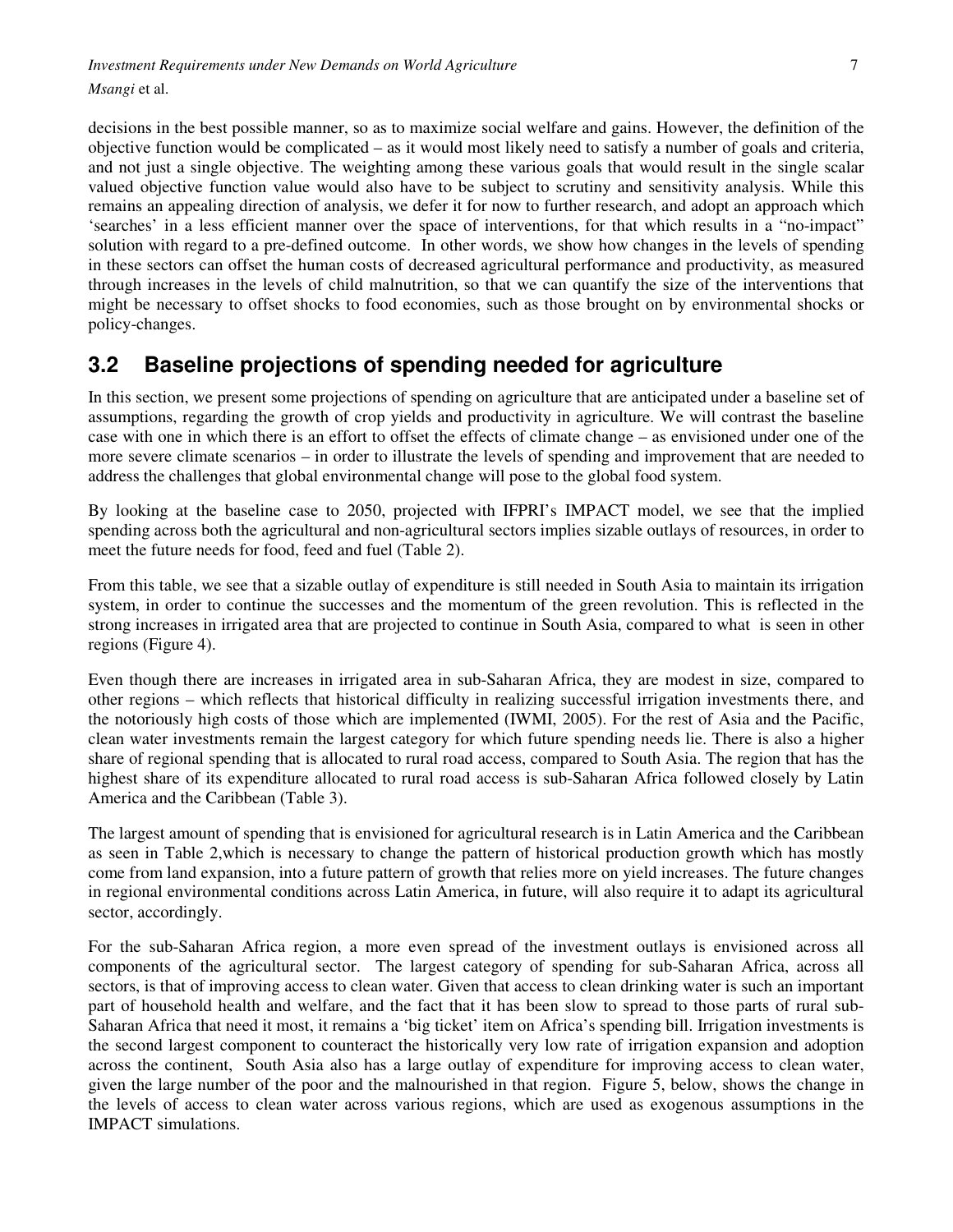Spending on female secondary education is also a large portion of the non-agricultural spending portfolio for both Asia and sub-Saharan Africa, given that it has also accounted for a large share of the reduction in child malnutrition seen in the past years, and because the rapidly growing populations of these regions are projected to have sizable increases in the population of school-age girls in the coming years (Table 2). Figure 6 shows the rates of female secondary school enrollment that are embedded into our baseline simulations, and which imply increasing numbers of girls that are educated over time.

Therefore in order to maintain, and continue to improve the enrollment rates of females in secondary school, the pace of future expenditure has to increase into the future in order to accommodate these new pupils.

## **3.3 Addressing the challenge of climate change in agriculture**

Now we examine the case where we introduce a climate change scenario, into our modeling framework, and simulate the projected shocks to agricultural production and the future patterns of food consumption, availability, and malnutrition that result from that. We then carry out a policy experiment, in which we introduce yield improvements to the affected crops and regions, and determine the additional levels of agricultural sector spending, above the baseline case, that are necessary to offset the shocks introduced by climate change. The results provide us with insight into which countries are most affected by the climate change shocks, and where the additional spending on agriculture is needed more. The results of this scenario analysis will provide policy makers and agricultural researchers and scientists with a sense of prioritization of their efforts in coming years.

For this experiment, we take a more 'extreme' climate change scenario, generated by the Hadley Center's climate change model. The IPCC's "A2a" scenario provides us with such a case, where we have rather sharp decreases in precipitation for South Asia, as well as key parts of sub-Saharan Africa and Latin America. Table 4 shows us the additional expenditure within the agricultural sector that we see as necessary to bringing the world food system back to the "no climate change" case.

From this table, we see that sub-Saharan Africa requires the largest level of spending in agriculture, in order to offset the impacts of climate change, as measured within this modeling framework. Within that total spending level for Africa, the amounts for irrigation and agricultural R&D are close in magnitude. The level of investment needed in rural roads is more than quadruple of the amount of investments needed in all the other sectors combined. Given the poor state of road networks in Africa, and the large share of the population that is projected to remain rural in the future (implying higher road costs necessary to reach them), the levels of spending in this category are relatively large, compared to other regions, and constitute a significant increase over the baseline spending needs for roads. The next largest level of outlay in roads is Latin America, given its relatively low population density, compared to Asia, which also raises the costs of reaching people by road.

The additional spending on agricultural research is highest in sub-Saharan Africa among all regions, followed by Latin America and the Caribbean region and the Middle East and the North Africa region. These additional spending requirements show the need to maintain the increases in yield growth (over area expansion) that are required in order to produce the high volume of cereals needed for food and feed, as environmental and socioeconomic changes occur to 2050.

## **4. IMPLICATIONS FOR FOOD SECURITY AND POLICY**

In light of these impacts, and given the nature of the policy problem that we have previously described, within the context of the various global and regional drivers of change, we might consider several possible entry points for policy intervention, which might address the global food situation and the challenges that will be faced to 2050. As is shown in Figure 1, there are a number of interventions which we could consider that will impact the supply side response to continuing demand growth. The first is to boost the output of cereals by raising yield levels over time through policies that accelerate the improvement of crop technologies. This can be done directly through improved seed technologies, which might enhance the productivity and hardiness of plant varieties, or through the expansion of area under irrigated production, which has a higher yield than the rainfed alternatives,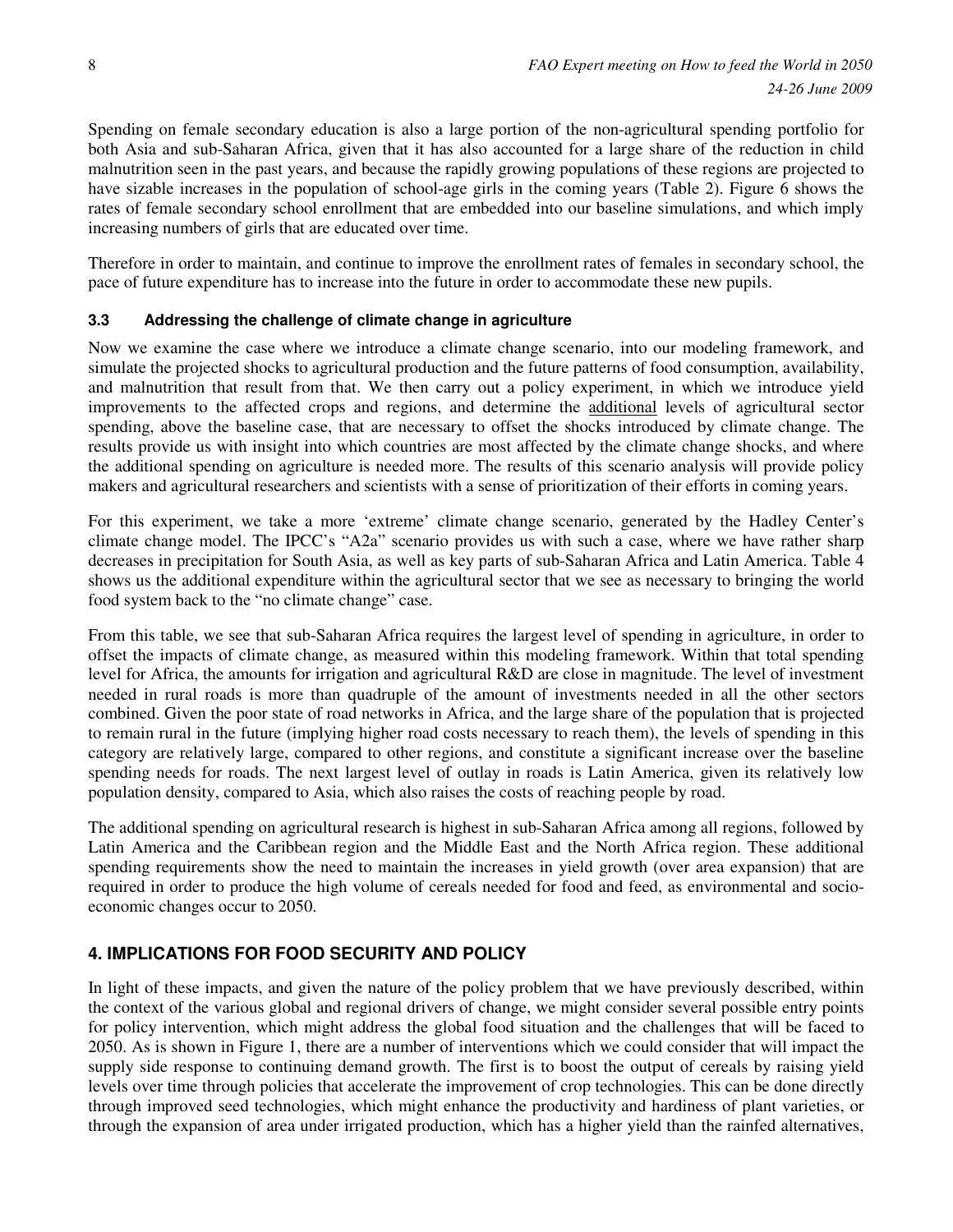# *Investment Requirements under New Demands on World Agriculture* 9

*Msangi* et al.

typically. Improved seed technologies can even reduce the loss in productivity that occurs when irrigated crops become water-logged or subject to increased salinity and submergence – thus allowing the expansion of irrigated area to be even more effective in raising the overall production levels.

This suggests that a combination of policy interventions are necessary when dealing with the world food situation – in the same way that a complex combination of factors were originally responsible for its evolution towards the present state. The maintenance or acceleration of yield growth over time is another part of the policy combination that should also be pursued, as it will have a profound effect upon the trajectory that future food system dynamics will follow. There is also a long lag-period between the time that such investments are made, and the time higher growth potential is realized. Part of this call is now being taken up by the global development donor community, and will be followed up by increased commitments towards R&D spending from both the public and the private sources. It must, however, be accompanied by concurrent improvements in extension services and improvements in marketing and distribution infrastructure, which can only come from national governments and from concrete allocations in public spending, in order to be realized at the farmer/field-level. Regional development agendas, such as the Comprehensive African Agricultural Development Program (CAADP), are trying to lead regional policy bodies and national governments through the necessary steps of making these commitments towards agriculture-focused public spending increases – and require the analytical support of researchers and policy analysts to better refine their targets and define the appropriate domains for intervention.

Furthermore, due to the existence of significant R&D spillovers between countries and regions, investments in agricultural research in one country will also benefit other countries. Thus, for every dollar spent on R&D activities in a country, the resulting gains will be shared by multiple countries and regions. This further illustrates the importance of continuing R&D activities and generating knowledge that will help farmers increase their production and meet growing domestic and international demand.

In the case of climate change, a country experiencing sharp decreases in crop productivity due to more variable or adverse climatic conditions, can decide to decrease the area under cultivation of that crop within the country, and to meet its domestic demand through imports. On the other hand, the same country might decide to switch towards a more resilient crop variety, that is more tolerant of extremes in either temperature or rainfall conditions. However, this requires mechanisms that go beyond just trade movements, and needs a robust and productive system of agricultural research to make these improved varieties available. The improved varieties that come through the system of international agricultural research centers could provide these as global public goods, and supplement the efforts of those regions which still lack the capacity to produce them locally. This suggests a vital role for climate focused agricultural research for the future decades.

### **5. LIMITATIONS AND SCOPE FOR FURTHER WORK**

In this paper, we have tried to quantify the additional requirements needed to maintain the necessary trajectory of growth and human well-being in face of the additional stresses posed to the food system through crop-based bioenergy growth and climate change. The particular sectors that we addressed our analysis to, however, are not exhaustive of the entire range of spending that will likely be needed to upgrade and reinforce the facets of the food system that will be most vulnerable to the pressures of these global drivers. In this analysis, we have not taken into account the expected replacement costs of on-farm capital, and how these might be accelerated with the affects of climate change – as little evidence exists to indicate what these costs would be. There are not additional food storage, distribution and processing capacity investments that are included in this analysis, nor are there any investments in improved information or early warning systems that could provide additional knowledge and decisions support to farm operators and managers to better adapt and adjust to emerging pressures and further improve the efficiency of the sector. The numbers that are given in this paper represent the additional level of spending that are critical to strengthening the particular linkages to human well-being that are described in figure 3. There is further work that we will do to refine the methodology of accounting for information resource needs, and other types of infrastructure that might not have been addressed here. There are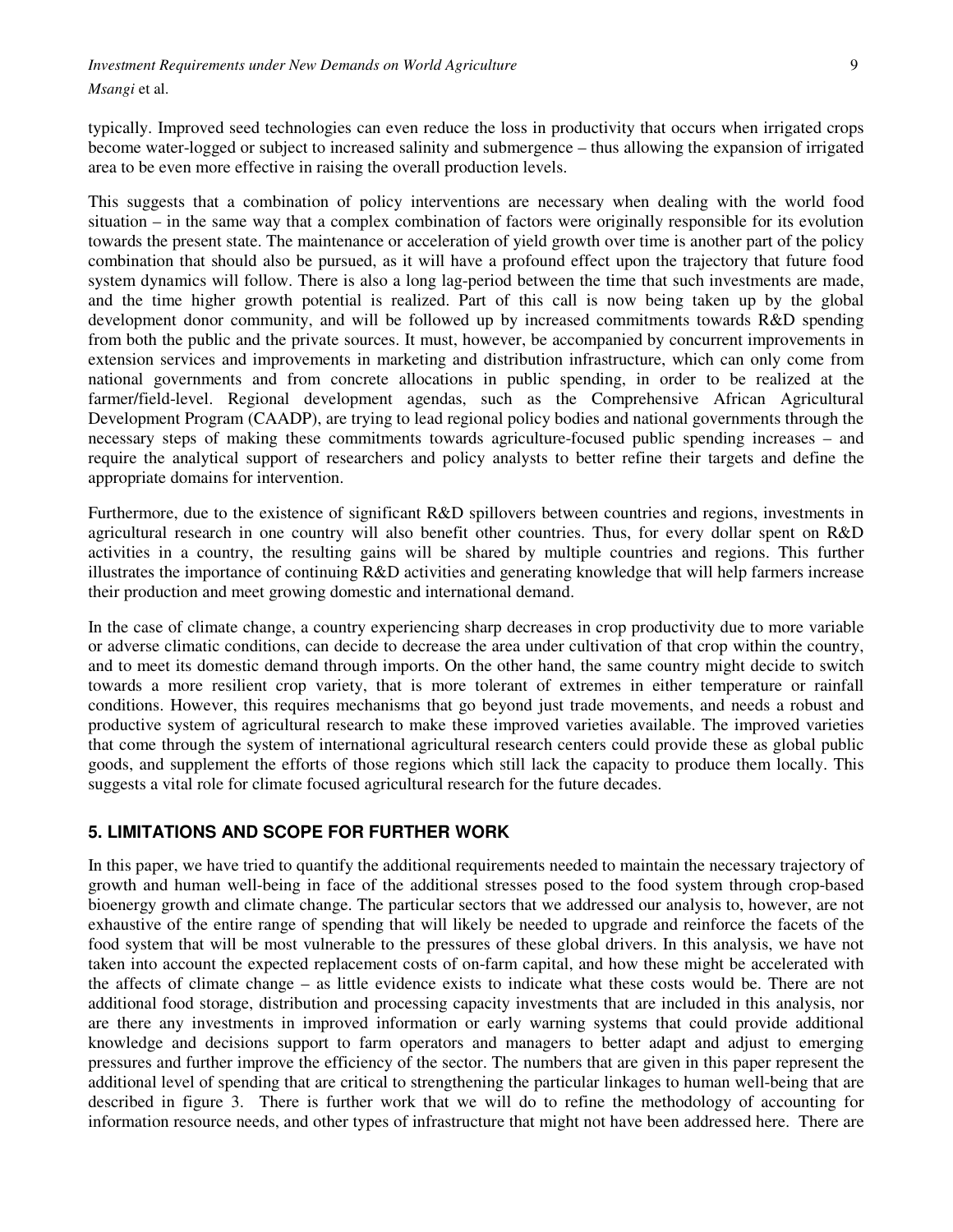also some aspects of adaptation that we have not been able to fully address, within the context of climate change. The ability of certain regions to improve efficiency, substitute labor-intensive for capital-intensive methods and upgrade material and equipment to increase yield and energy intensity has not been modeled explicitly, and will also be addressed in future work once better information is available. We, nonetheless, take our analysis as being strongly indicative of the key sectors that will warrant further attention and support in the coming decades.

## **6. CONCLUSIONS**

In this paper, we illustrate the investment needs that are required to enable agricultural production and the wider food system to meet the challenges of feeding the world to 2050, under increased environmental and socioeconomic stresses. Development and long-term economic growth will inevitably lead to more capital- and energy-intensive patterns of production over time. Within this context, it remains the role of technological efficiency improvements – in both industry and agriculture – to relieve the pressures that this growth will place on the natural resource base and on the landscape. This underscores the need for continued investment in yieldenhancing crop technologies that can lessen the reliance on crop area expansion to increase food production, that can improve the resilience of agriculture to climatic change and variability, as well as in technologies that can allow biofuel production to switch away from food-based feedstocks, towards those which can use non-staple and even non-edible plants or plant material. Having higher commodity prices might raise the returns that make investments in these areas more attractive, and, in the case of biofuels, for example, there might be the need for some support in first-generation biofuel sectors, in order to allow the second-generation to emerge more quickly. However, policymakers need to strike a careful balance between providing necessary incentives while also offering the protection that is needed for those who are most vulnerable.

This requires a more concentrated effort on the part of researchers and policy analysts to help identify where such opportunities might exist, and where the returns to investment might be the highest. Meeting the world's growing needs for food, feed, and fuel will inevitably put greater pressure on production systems, and on the natural resources and ecosystems that support them. Therefore, balancing the needs of agricultural development and economic growth, with the goal of achieving long-term environmental sustainability and a diverse set of important goals for human well-being improvement, will require a concerted effort to coordinate development policy objectives, mobilize needed resources and deploy the necessary technologies and interventions where they are most effective and needed.

## **REFERENCES**

- ASTI (Agricultural Science and Technology Indicators). 2009. ASTI Online. Available at http://www.asti.cgiar.org/
- Alene, A.D. and O. Coulibaly. 2009. The Impact of agricultural research on productivity and poverty in sub-Saharan Africa. *Food Policy*, 34: 198-209.
- Alston, J. M., Craig, B. J. and Pardey, P. G. 1998. "Dynamics in the creation and depreciation of knowledge, and the returns to research:," EPTD discussion papers 35, International Food Policy Research Institute (IFPRI).
- Alston, J.M., M.C. Marra, P.G. Pardey, and T.J. Wyatt. 2000. A Meta Analysis of Rates of Return to Agricultural R&D: Ex Pede Herculem? Washington D.C.: IFPRI Research Report No 113.
- Cline, W. 2007. Global Warming and Agriculture: Impact Estimates by Country. Center for Global Development. Washington DC, USA.
- Dixon, J., A. Gulliver, and D. Gibbon. 2001. *Farming Systems and Poverty: Improving Farmers' Livelihoods in a Changing World.* Washington D.C. and Rome: Food and Agriculture Organization and World Bank.
- Evans, A. 2008. Rising Food Prices: Drivers and Implications for Development. Briefing Paper 08/02, Chatham House, United Kingdom.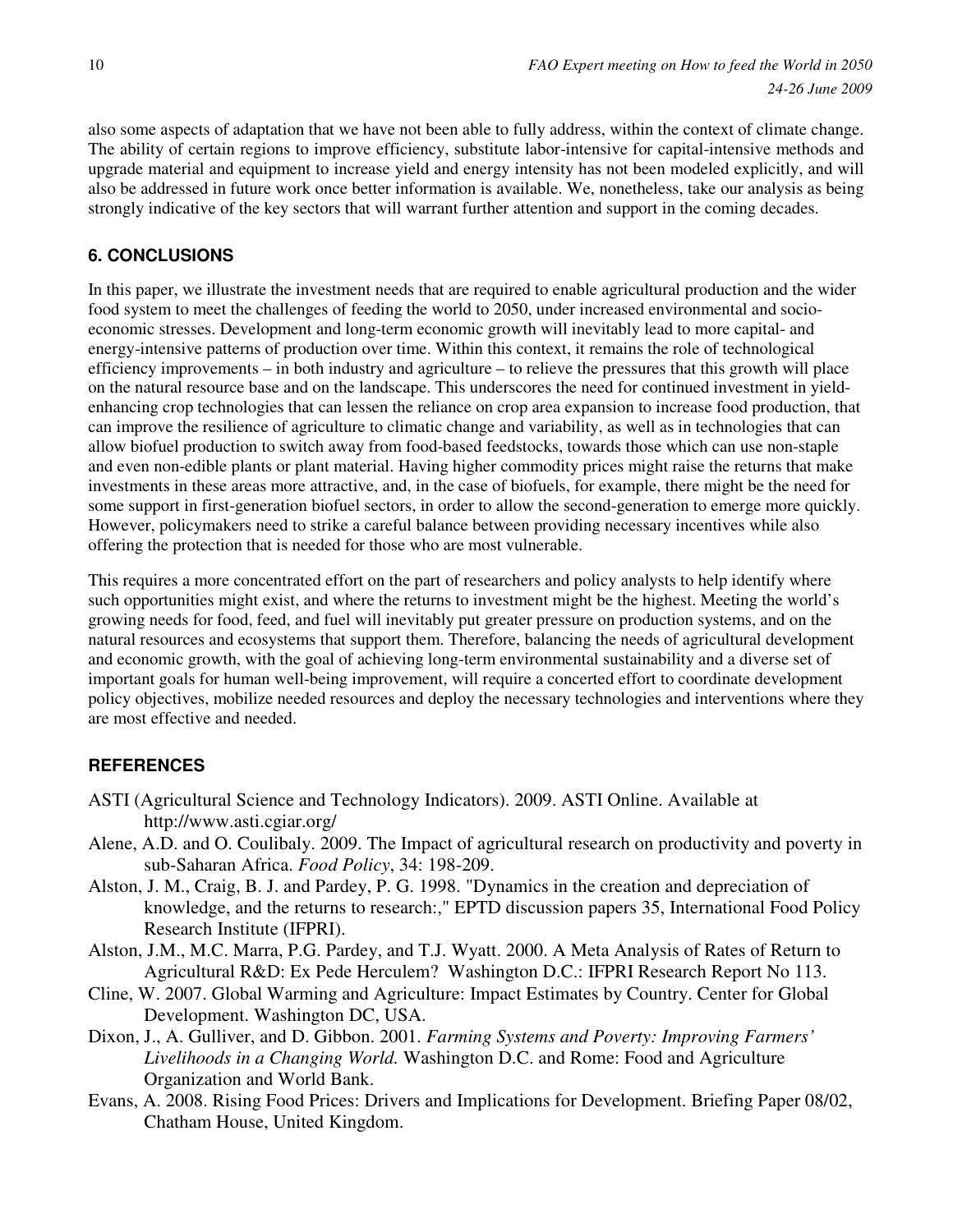- FAO (Food and Agricultural Organization of the United Nations). 2008. Soaring Food Prices: Facts, Perspectives, Impacts and Actions Required. Paper prepared for the High-level Conference on World Food Security "The Challenges of Climate change and Bioenergy". HLC/08/INF/1. FAO,Rome.
- FAO. 2006. World agriculture: towards 2015/30. Rome: Food and Agricultural Organization of the United Nations.
- FAO. 2005. Background Paper for 31<sup>st</sup> Session of the Committee on World Food Security "Impact of Climate Change, Pest and Disease on Food Security and Poverty Reduction," May 23-26.
- IWMI. 2005. Inocencio, A., Kikuchi, M., Tonosaki, M., Maruyama, A., and H.
- Sally. 2005. Costs of irrigation projects: a comparison of sub-Saharan Africa and other developing regions and finding options to reduce costs. Pretoria: IWMI. (Report of component study for Collaborative Programme).
- Laffont, J.J. 1988. Fundamentals of Public Economics. MIT Press.
- Marra, M. C. & Pardey, P.G. and Alston, J.M. 2002. "The payoffs to agricultural biotechnology: an assessment of the evidence," EPTD discussion papers 87, International Food Policy Research Institute (IFPRI), Washington DC.
- OECD (Organization for Economic Cooperation and Development). 2008. Rising Food Prices: Causes and Consequences. OECD, Paris.
- OECD-FAO (Organization for Economic Cooperation and Development and Food and Agricultural Organization of the United Nations). 2008. Agricultural Outlook 2008-2017. OECD, Paris.
- Oxfam International. 2008. Another Inconvenient Truth: How Biofuels Policies are Deepening Poverty and Accelerating Climate Change. Briefing Paper 114, Oxfam International.
- Pardey, P.G., J.M. Alston, and R.R. Piggott, eds. 2006. Agricultural R&D in the developing world: Too little, too late? Washington DC: International Food Policy Research Institute.
- Rosegrant, M. W., M. S. Paisner, S. Meijer, and J. Witcover. 2001. *Global food projections to 2020: Emerging trends and alternative futures*. Washington, D.C. International Food Policy Research Institute.
- Rosegrant, M.W., X. Cai, and S. Cline. 2002. *World water and food to 2025: Dealing with Scarcity*. Washington, D.C. International Food Policy Research Institute.
- Rosegrant, M.W., S. A. Cline, W. Li, T.B. Sulser, and R. Valmonte-Santos. 2005. *Looking Ahead: Long-Term Prospects for Africa's Agricultural Development and Food Security*. 2020 Discussion Paper No. 41. Washington, D.C.: International Food Policy Research Institute.
- Runge, C.F. and B. Senauer. 2008. How Ethanol Fuels the Food Crisis, Author update May 28<sup>th</sup> 2008, *Foreign Affairs*. http://www.foreignaffairs.org/20080528faupdate87376/c-ford-runge-benjaminsenauer/how-ethanol-fuels-the-food-crisis.html
- Schmidhuber, J. 2006. 'Impact of an increased biomass use on agricultural markets, prices and food security: A longer-term perspective', paper prepared for the International symposium of Notre Europe, 27-29 November, Paris.
- UN (United Nations). 2004. *World population prospects: 2004 revisions*. New York: United Nations.
- UNEP (United Nations Environment Programme). 2007. Global Environmental Outlook (GEO4): Environment for Development. UNEP.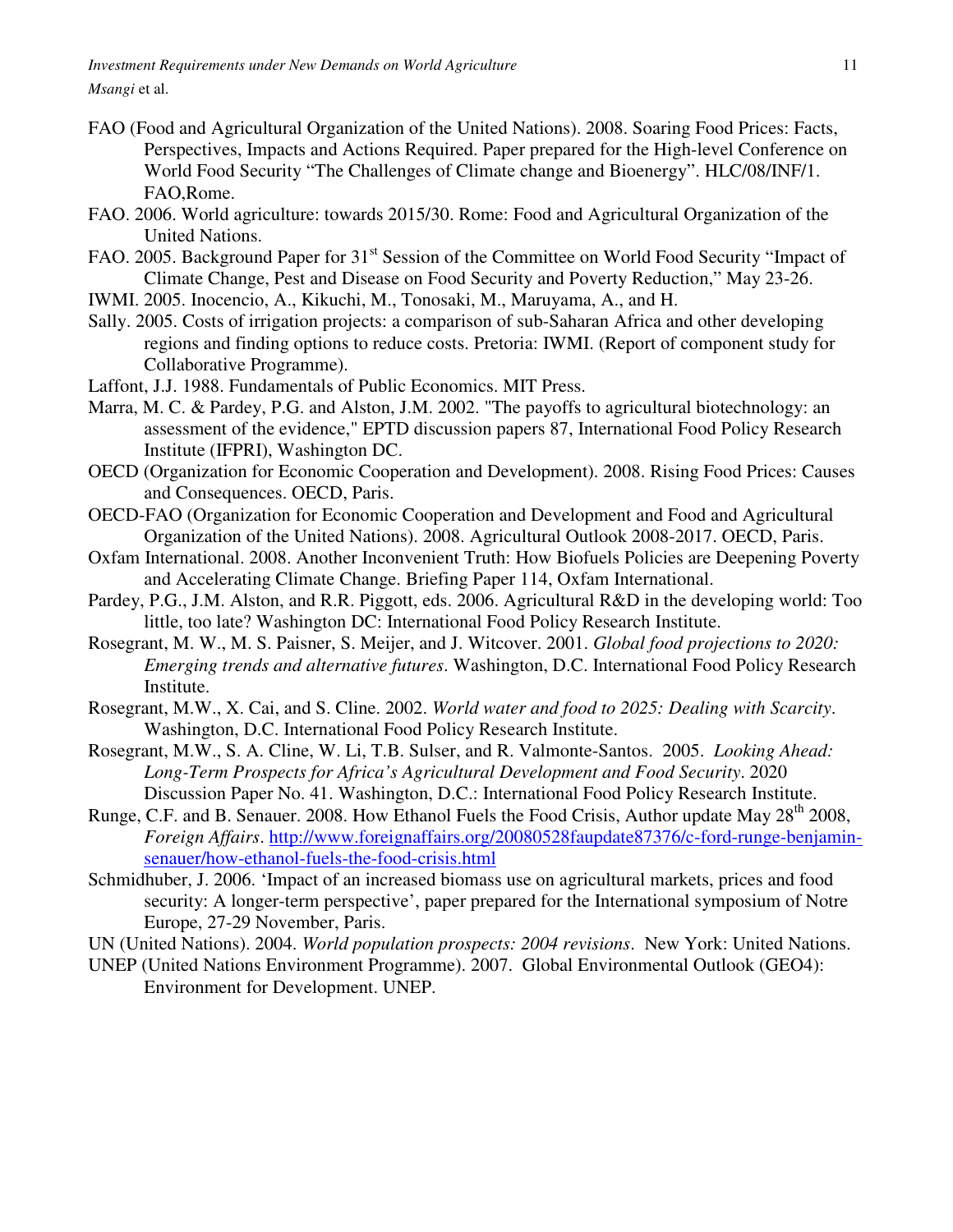## **APPENDIX: FIGURES AND TABLES**

**Figure 1: The interrelationships between key drivers of change in food systems and their connection to human well-being** 

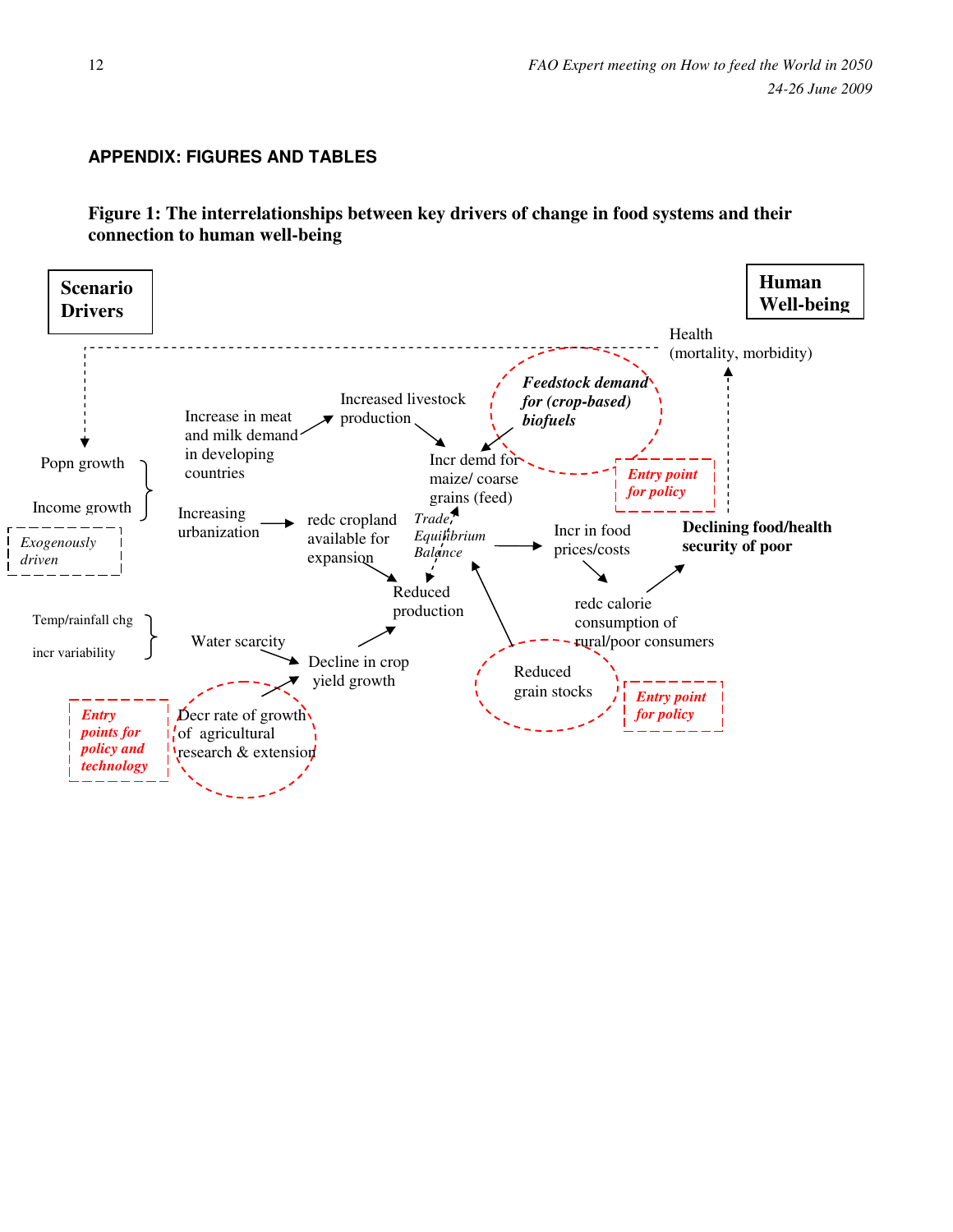

## **Figure 2: Characteristics of various drivers of change in food systems**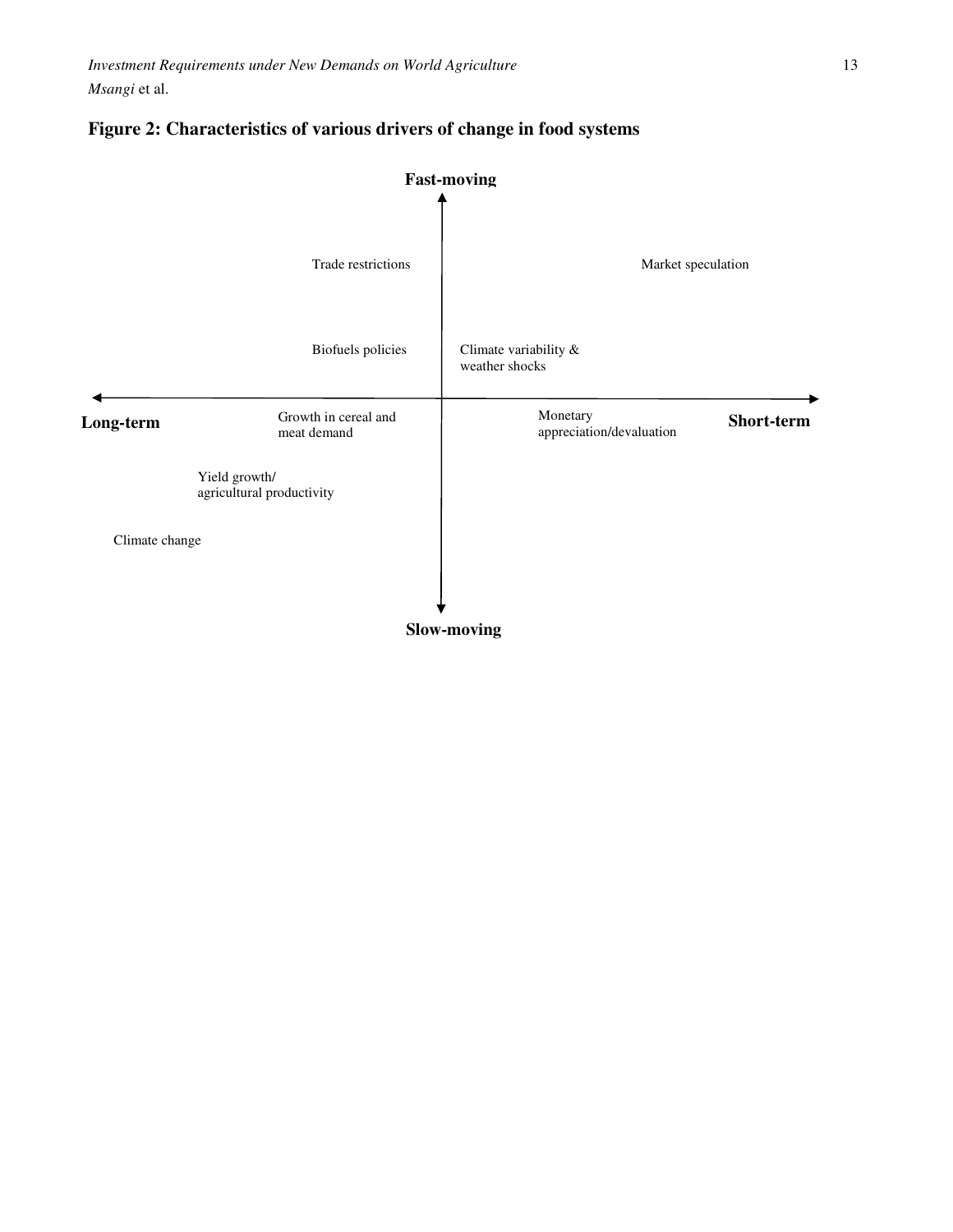

## **Figure 3: Key entry points for policy and investment used in modeling**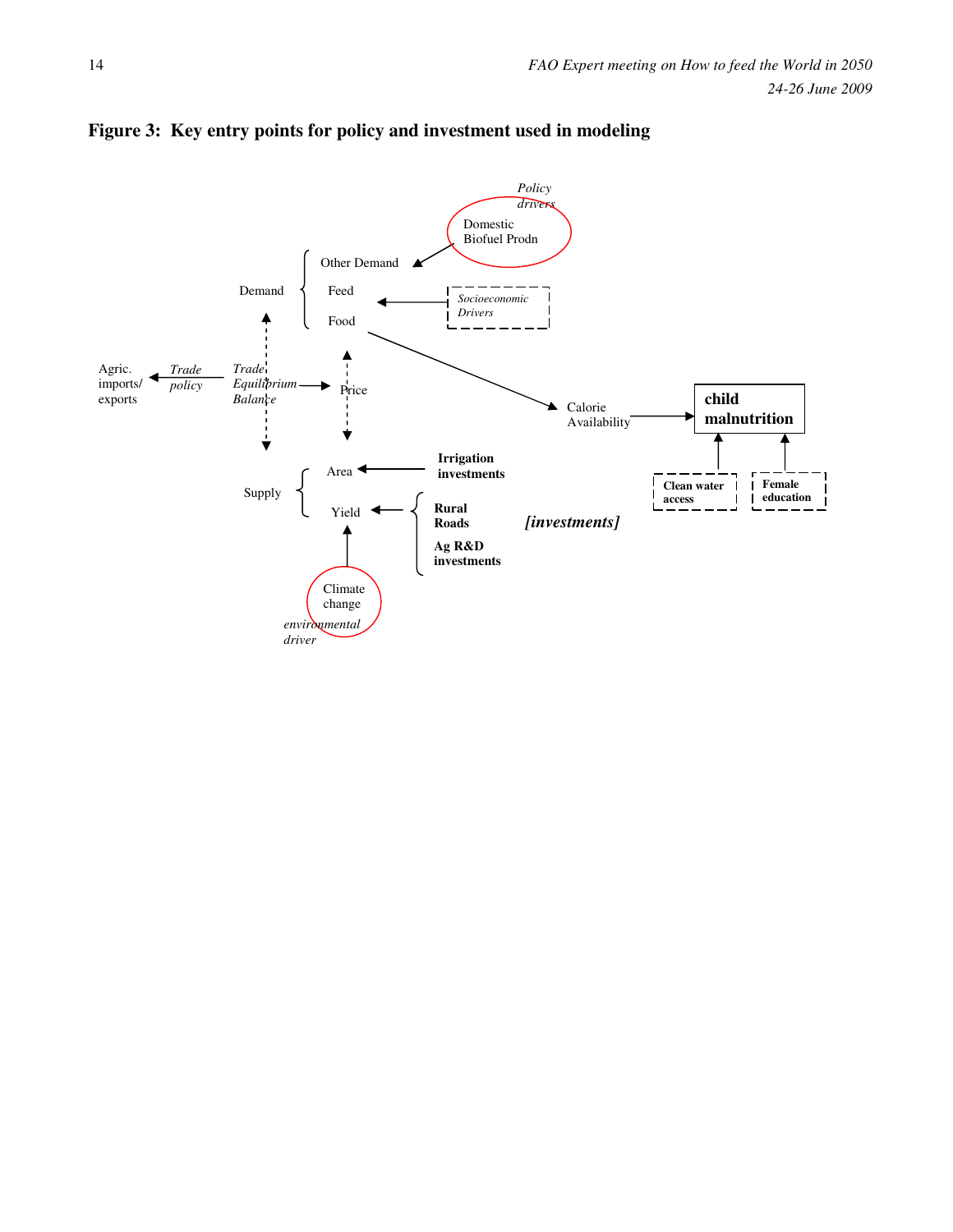



Source: IFPRI IMPACT projections.

Note: S Asia = South Asia, M. East & N. Africa = Middle East & North Africa, L. America & Carib. = Latin America & the Caribbean, E. Asia & Pac. = East Asia & Pacific, Eur. & Centr. Asia = Europe and Central Asia.



**Figure 5: Share of population with access to clean water over time** 

Source: IFPRI IMPACT projections

Note: SS Africa = Sub-Saharan Africa, S Asia = South Asia, L. Am & C = Latin America & the Caribbean, E. Asia = East Asia, SE Asia & P = Southeast Asia and the Pacific, C&W Asia N AF= Central & Western Asia and North Africa.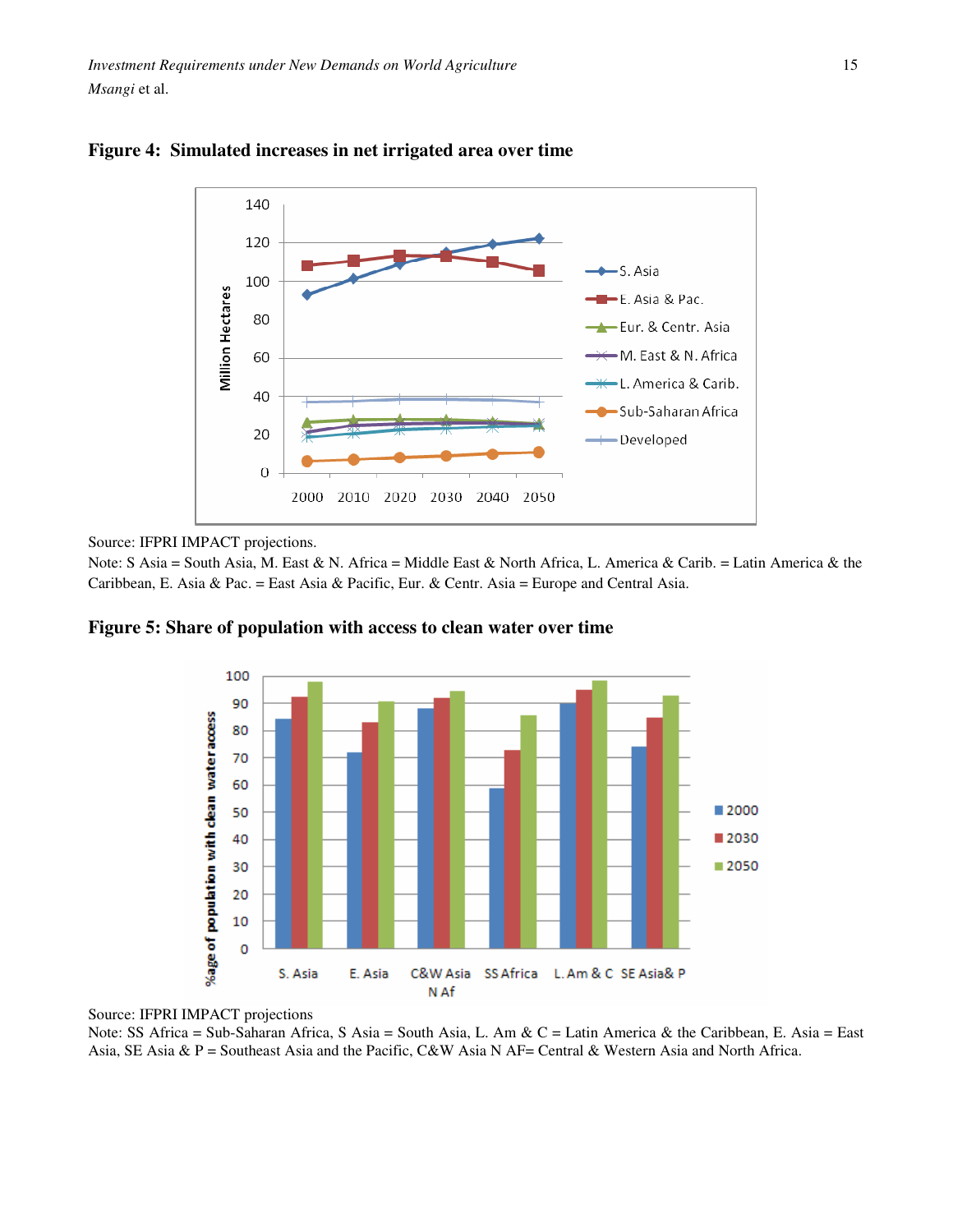

## **Figure 6: Female secondary schooling rates over time**

Source: IFPRI IMPACT projections.

Note: SS Africa = Sub-Saharan Africa, S Asia = South Asia, L. Am & C = Latin America & the Caribbean, E. Asia = East Asia, SE Asia & P = Southeast Asia and the Pacific, C&W Asia N AF= Central & Western Asia and North Africa.

|  |  | Table 1: Public expenditures in agriculture-related research, 1981-2000 |
|--|--|-------------------------------------------------------------------------|
|  |  |                                                                         |

| Region/Country               | Expenditures as a % of<br><b>Agricultural GDP</b> |      |      | Public agricultural R&D<br>spending (2005 PPP dollars,<br>millions) |        |        |
|------------------------------|---------------------------------------------------|------|------|---------------------------------------------------------------------|--------|--------|
|                              | 1981                                              | 1991 | 2000 | 1981                                                                | 1991   | 2000   |
| Low and Middle Income        |                                                   |      |      |                                                                     |        |        |
| Countries                    | 0.56                                              | 0.56 | 0.55 | 6,049                                                               | 8,310  | 10,119 |
| Sub-Saharan Africa           | 0.86                                              | 0.76 | 0.65 | 1,084                                                               | 1,253  | 1,239  |
| Asia and Pacific             | 0.33                                              | 0.37 | 0.39 | 1,971                                                               | 3,287  | 4,758  |
| Latin America and            |                                                   |      |      |                                                                     |        |        |
| Caribbean                    | 0.91                                              | 1.08 | 1.19 | 2,274                                                               | 2,697  | 2,710  |
| Middle East and North        |                                                   |      |      |                                                                     |        |        |
| Africa                       | 0.60                                              | 0.60 | 0.74 | 720                                                                 | 1,074  | 1,412  |
| <b>High Income Countries</b> | 1.51                                              | 2.08 | 2.35 | 9,774                                                               | 12,577 | 13,313 |
| Total                        | 0.91                                              | 1.00 | 0.98 | 15,823                                                              | 20,887 | 23,432 |

Source: ASTI (2009)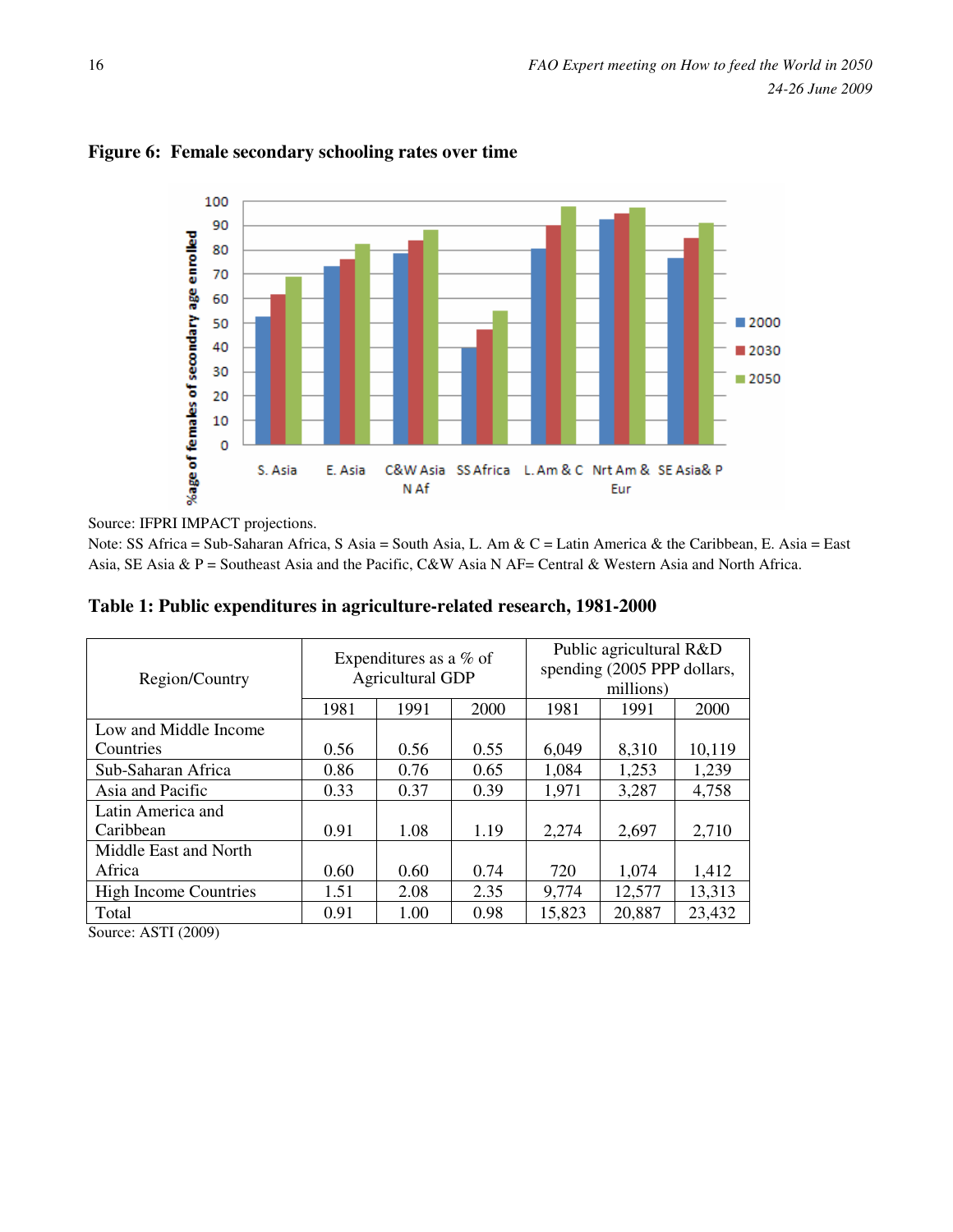|                       | Agricultural |             |           | Irrigation | Irrigation | Rural |
|-----------------------|--------------|-------------|-----------|------------|------------|-------|
|                       | Research     | Clean Water | Education | Expansion  | Efficiency | Roads |
| South Asia            | 25           | 63          | 24        | 36         | 30         | 10    |
| East Asia and Pacific | 35           | 45          | 20        | 6          | 19         | 43    |
| Europe and Central    |              |             |           |            |            |       |
| Asia                  | 30           | 5           |           |            | 4          | 2     |
| Latin America and     |              |             |           |            |            |       |
| Caribbean             | 58           | 27          | 6         | 8          | 11         | 65    |
| Middle East and North |              |             |           |            |            |       |
| Africa                | 21           | 13          | 4         | 5          |            | 2     |
| Sub-Saharan Africa    | 21           | 66          | 16        | 44         |            | 112   |
| All Developing        | 190          | 219         | 72        | 99         | 70         | 235   |

## **Table 2: Baseline results for agricultural and non-agricultural sector investments for the years 2000-2050 (billions of 2000 US dollars)**

Source: IMPACT model projections

## **Table 3: Breakdown of agricultural sector investment needs under baseline case for the years 2000-2050 (billions of 2000 US dollars)**

|                              | Total        |              | Share of Total Agricultural Spending |            |       |  |
|------------------------------|--------------|--------------|--------------------------------------|------------|-------|--|
|                              | Agricultural | Agricultural | Irrigation                           | Irrigation | Rural |  |
|                              | Spending     | Research     | Expansion                            | Efficiency | Roads |  |
| South Asia                   | 101          | 24%          | 36%                                  | $30\%$     | 10%   |  |
| East Asia and Pacific        | 102          | 34%          | $6\%$                                | 19%        | 42%   |  |
| Europe and Central Asia      | 38           | 80%          | $3\%$                                | 11%        | 5%    |  |
| Latin America and Caribbean  | 142          | 41%          | $6\%$                                | 8%         | 46%   |  |
| Middle East and North Africa | 29           | 74%          | 16%                                  | $2\%$      | 9%    |  |
| Sub-Saharan Africa           | 182          | 12%          | 24%                                  | $2\%$      | 62%   |  |
| Developing                   | 593          | 32%          | 17%                                  | 12%        | 40%   |  |

Source: IMPACT model projections